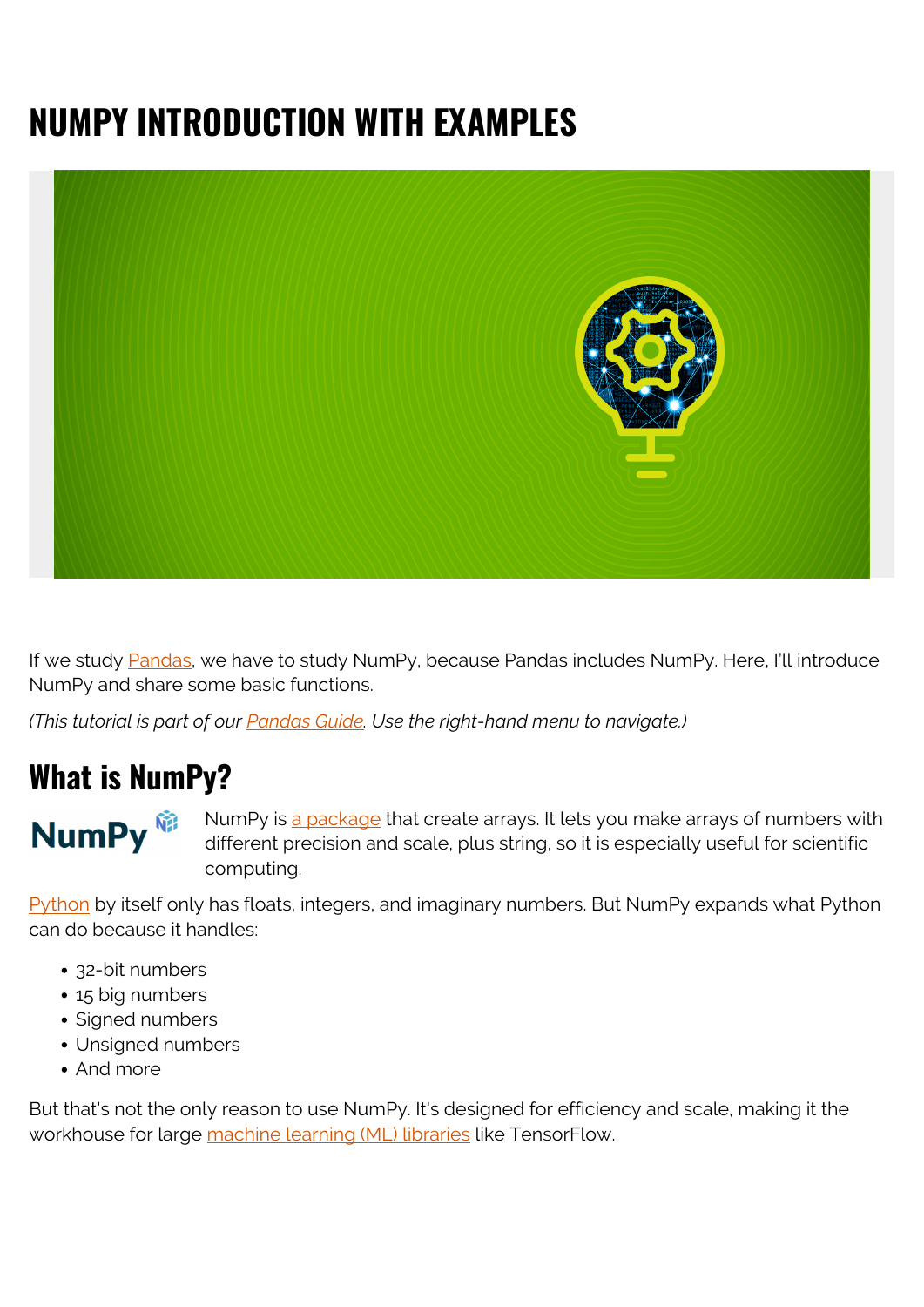

at some basic functions of NumPy arrays.

## **Creating a NumPy array**

Create an array with **np.array(<array>)**.

Don't put np.array(1,2,3,4,5) as 1,2,3,4,5 is not an array. NumPy would interpret the items after the commas as parameters to the **array()** function.

This creates an array:

```
import numpy as np
arr = np.array()arr
```
Results:

array()

# **Array shape**

An array has shape, just like, for example, a 2x2 array, 2x1 array, etc.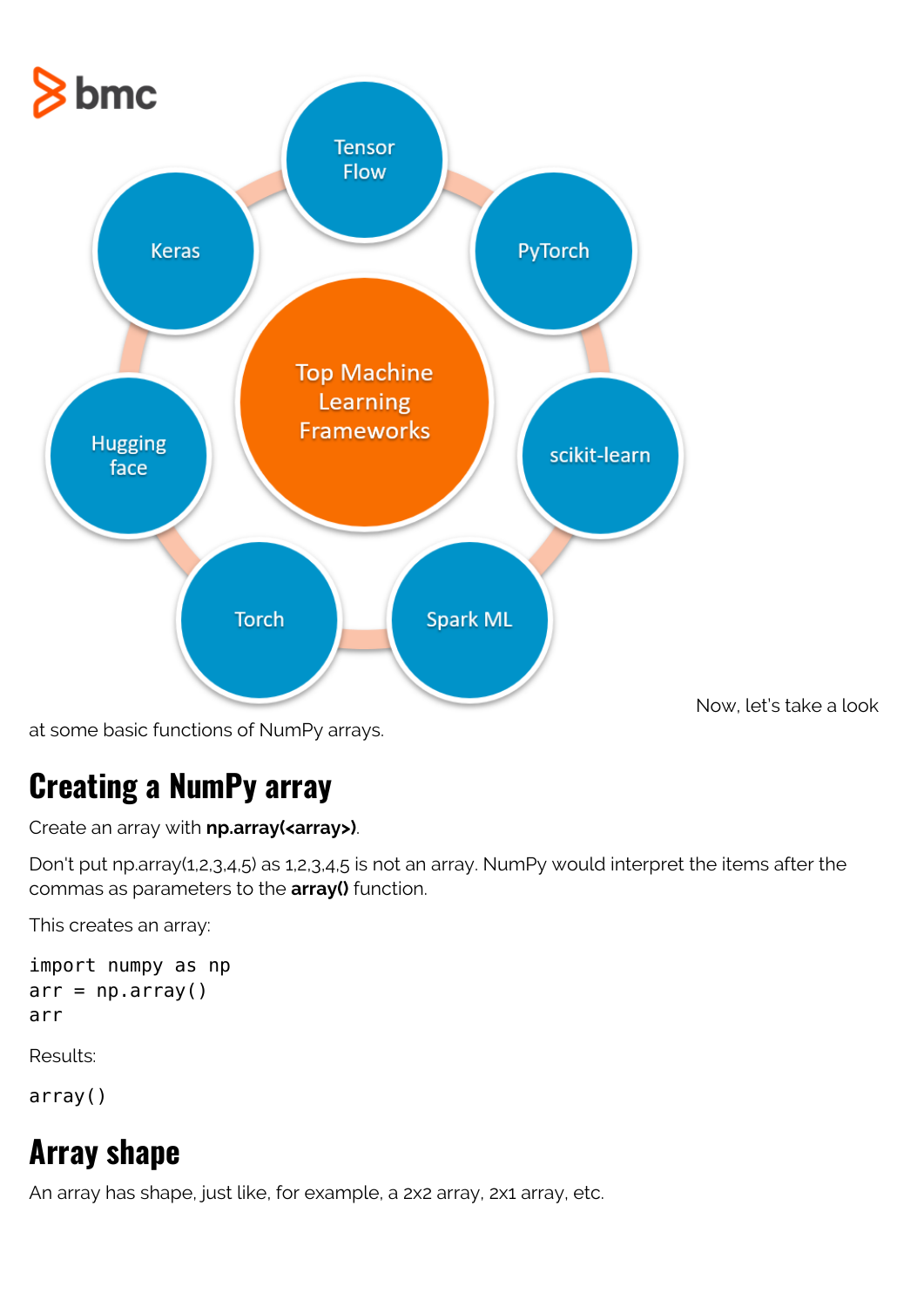Query the shape like this:

arr.shape

You should call this a **vector** if you want to understand this better as it's not 3x1—because it only has one dimension, and a blank is not a dimension.

(3,)

This is 3x1 since it is an array of 3 arrays of dimension 1x1.

```
arr = np.array(,,])
arr.shape
```
Results:

(3, 1)

#### **Reshaping an array**

You can reshape an array of shape m x n into any combination that is a divisor of m x n. This array of shape (6,) can be reshaped to 2x3 since 2\*3=6 divides 6.

```
import numpy as np
arr = np.array(). reshape(2,3)print(arr)
```
Results:

#### ]

### **Arange**

Notice that this function is not **arrange** but **arange**, as in **array range**. Use it to file an array with numbers. (There are lots of ways to do that, a topic that we will cover in a subsequent post.)

```
import numpy as np
arr = np.arange(5)arr
```
Results in:

array()

### **Slice**

Slicing an array is a difficult topic that becomes easier with practice. Here are some simple examples.

Take this array.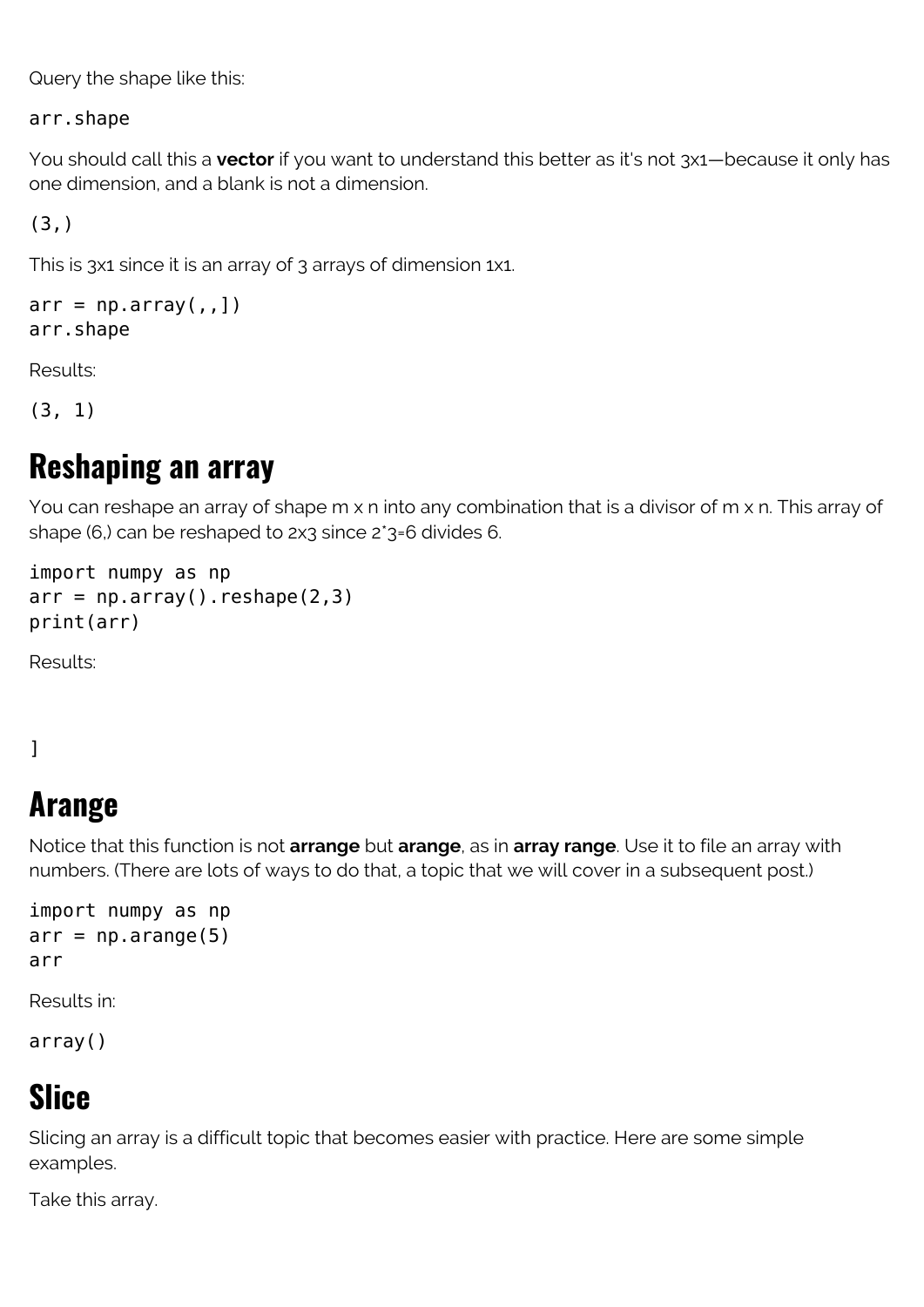```
arr = np.array().reshape(2,3)arr
```
Which looks like this:

```
array(,
])
```
(While you could say this has 2 rows and 3 columns to make it easier to understand, that's not technically correct. When you have more than two dimensions, the concept or rows and columns goes away. So that's why it's better to say dimensions and axes.)

This **slice** operations means start at the second position of the first axis and go to the end:

arr

Results in:

```
array(])
```
This starts at the beginning and goes to the end:

#### arr

Results in:

```
array(,
])
```
Add a comma to specify which column:

arr

Results in:

array()

Select along the other axis like this:

arr

Results in:

#### array()

Select a single element.

arr

Results:

4